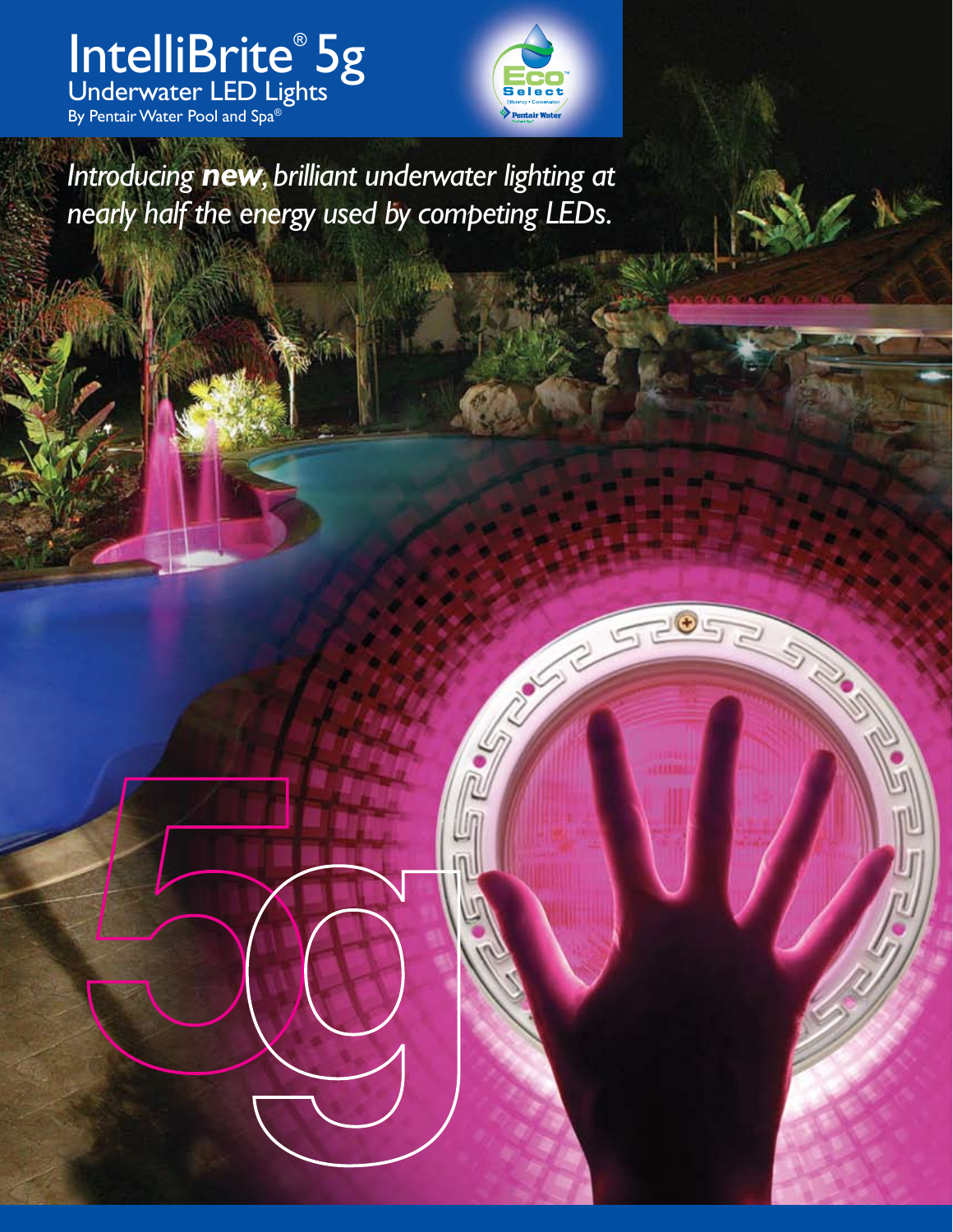# Introducing the most energyefficient lights available

New IntelliBrite® 5g color-changing pool lights and IntelliBrite®\* spa lights feature LED technology—the wave of the future in energy efficiency, lifetime value, quality of light and the ability to control it.

With IntelliBrite 5g, combinations of individual colored LEDs are mixed and matched to achieve a vibrant spectrum of colors. These combinations are power sequenced to illuminate and cycle through colors at varying speeds, and in different sequences of color. With its custom reflector and unique lens design, the IntelliBrite 5g is the brightest and most efficient underwater LED light available.

- **•** IntelliBrite 5g pool lights provide vivid illumination at nearly half the energy used by competing LED lights.
- **•** Uses more than 82% less energy than traditional incandescent and halogen pool lights.
- **•** IntelliBrite spa lights use only 23 watts for the same light output compared to 47 watts for traditional lights.
- **•** Cool running LED lights are durable, solid-state technology with no internal filament to wear out.
- **•** Unlike many LED pool lights, IntelliBrite 5g continues to work even when a single LED goes out.

*\** Protected by United States Patent No. 7,628,512 B2. Other patents pending.



IntelliBrite 5g Pool Light

IntelliBrite Spa Light

The result is a virtually endless range of dramatic underwater lighting effects at your command. Poolside nights go from great to spectacular.

- **•** Set one of 5 predetermined fixed colors to match the mood for the evening…and change as desired.
- **•** Select from 7 popular pre-programmed "light shows". Selections include slow scrolls through various color ranges for a mesmerizing and calming routine, to rapid-fire color changes that build energy and excitement for your evening.
- **•** Enjoy the even distribution of the brightest LED light in the market combined with a custom reflector and lens designed to eliminate glare and "hot spots."



#### **Fixed Color Choices**



Rapid color changing builds energy and excitement

Slow transition for a mesmerizing and calming routine

Mode: Dramatic transitions of orange, red and magenta tones

Transitions between a variety of blues and greens

and blue transition



Royal Mode: Cycle that selects only rich, deep tones of color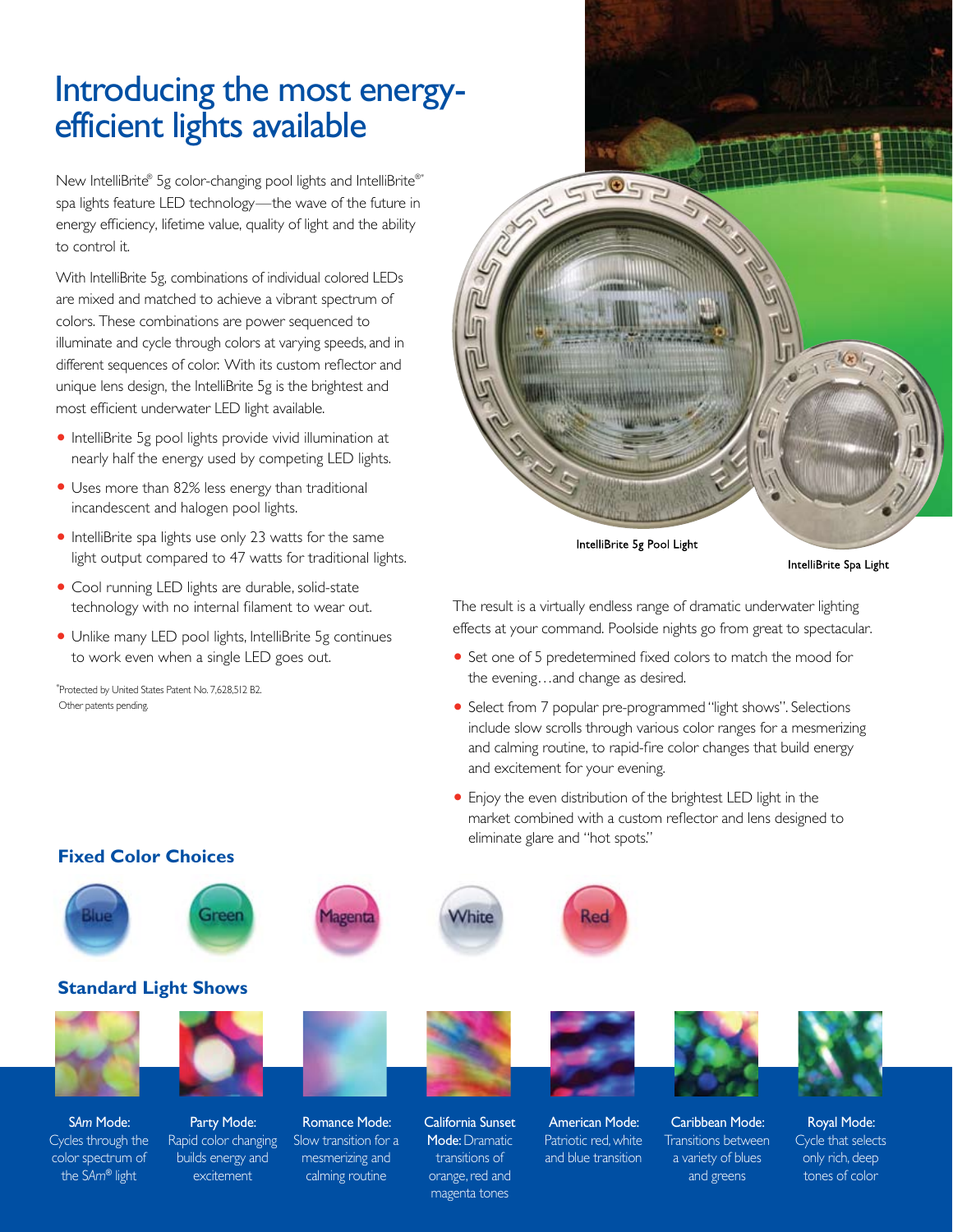

## No other LED light offers the brightness or freedom of IntelliBrite 5g

Pentair engineers have raced past competing LED lights in a number of ways.

- **•** IntelliBrite 5g technology makes use of the brightest LEDs available.
- **•** A superior reflector design assures more light is directed toward the pool bottom to further increase intensity and color effects, while minimizing glare.
- **•** IntelliBrite 5g lens geometry provides a choice of a wide angle light position for greater underwater coverage and reflection or a narrow angle light position for increased underwater light intensity and distance.
- IntelliBrite 5g works with IntelliTouch<sup>®</sup> or EasyTouch<sup>®</sup> control systems, the ultimate choices in pool, spa and poolscape equipment automation. In effect, you transfer programming and control of IntelliBrite to a central system that controls all your other backyard and pool features.

IntelliBrite 5g is clearly the new standard in color-changing underwater lighting creativity and value.



Drawing shows unique lens and reflector design which combine to provide superior light beam distribution.

UL listed only when using Pentair niches for use in swimming pools, spas and water fountains.